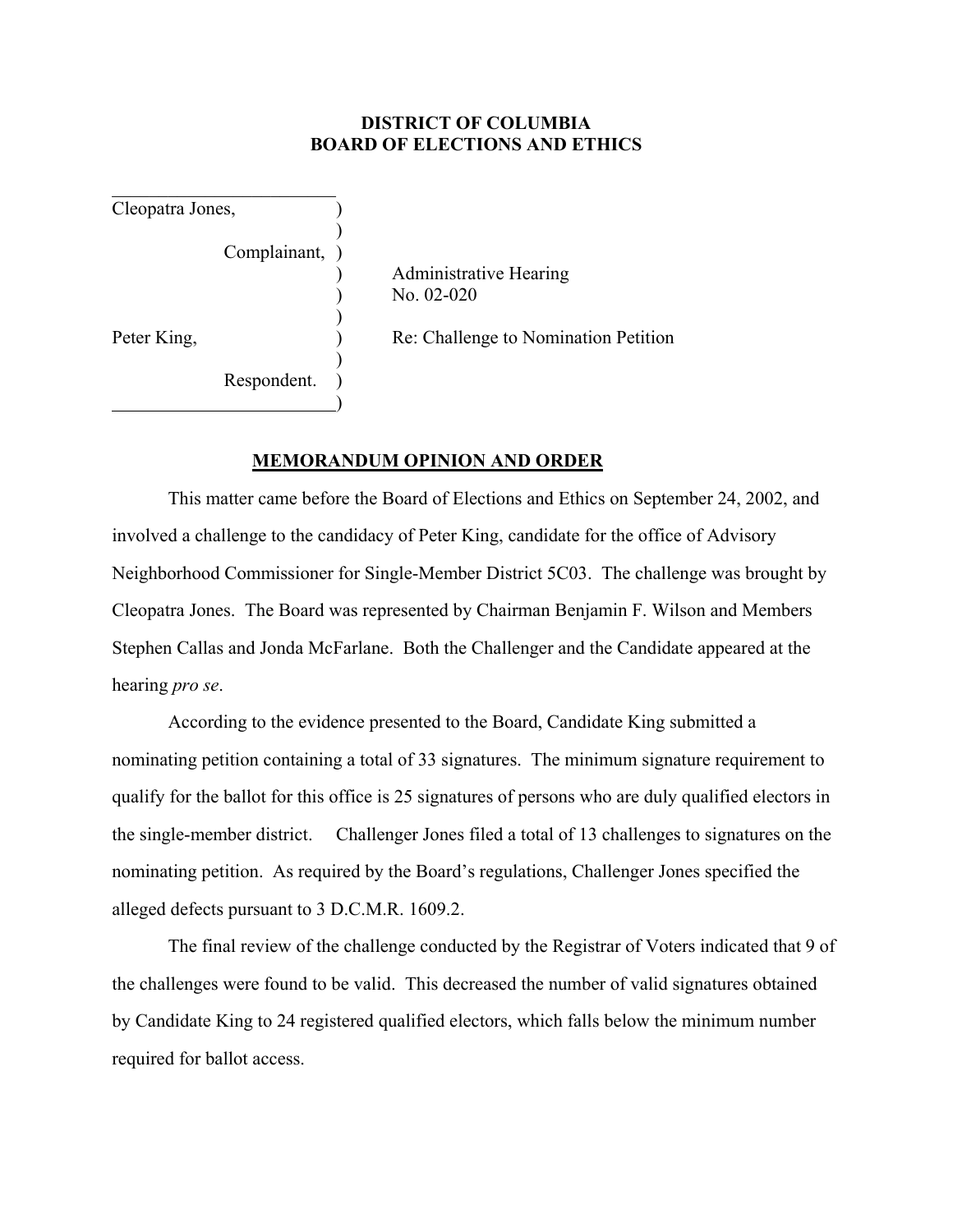However, during the course of the hearing, Candidate King indicated that he could provide evidence to indicate that one of the signatures that had been successfully challenged should be credited to him. The signature, belonging to one Keltric Goff, had been challenged on the grounds that the signatory was not a duly registered voter. This challenge was based on the fact that while the voter registry lists Mr. Goff at 23 Seaton Place, N.W., the address he provided on Mr. King's nominating petition was 73 Seaton Place, N.W., Apartment B.

Mr. Goff provided to the Board a written statement which indicated that he currently resides at 23 Seaton Place, N.W., and had been residing there on the date upon which he signed the nominating petition, but that he would be moving shortly to 73 Seaton Place, N.W., Apartment B. He also provided a bill from a healthcare provider that indicated that he resides at 23 Seaton Place, N.W.

In view of the evidence presented involving Mr. Goff's voter registration status, the Board sees fit to resolve the challenge involving his signature in Mr. King's favor. Consequently, Mr. King's nominating petition contains 25 valid signatures, which meets the minimum number of signatures required for ballot access. Therefore, the Board denies the challenge as specified herein. Accordingly, it is hereby

**ORDERED** that Candidate Peter King be granted access to the ballot in the November 5, 2002 General Election as a candidate for Advisory Neighborhood Commissioner for Single-Member District 5C03.

September 26, 2002

Date Benjamin F. Wilson,

Chairman